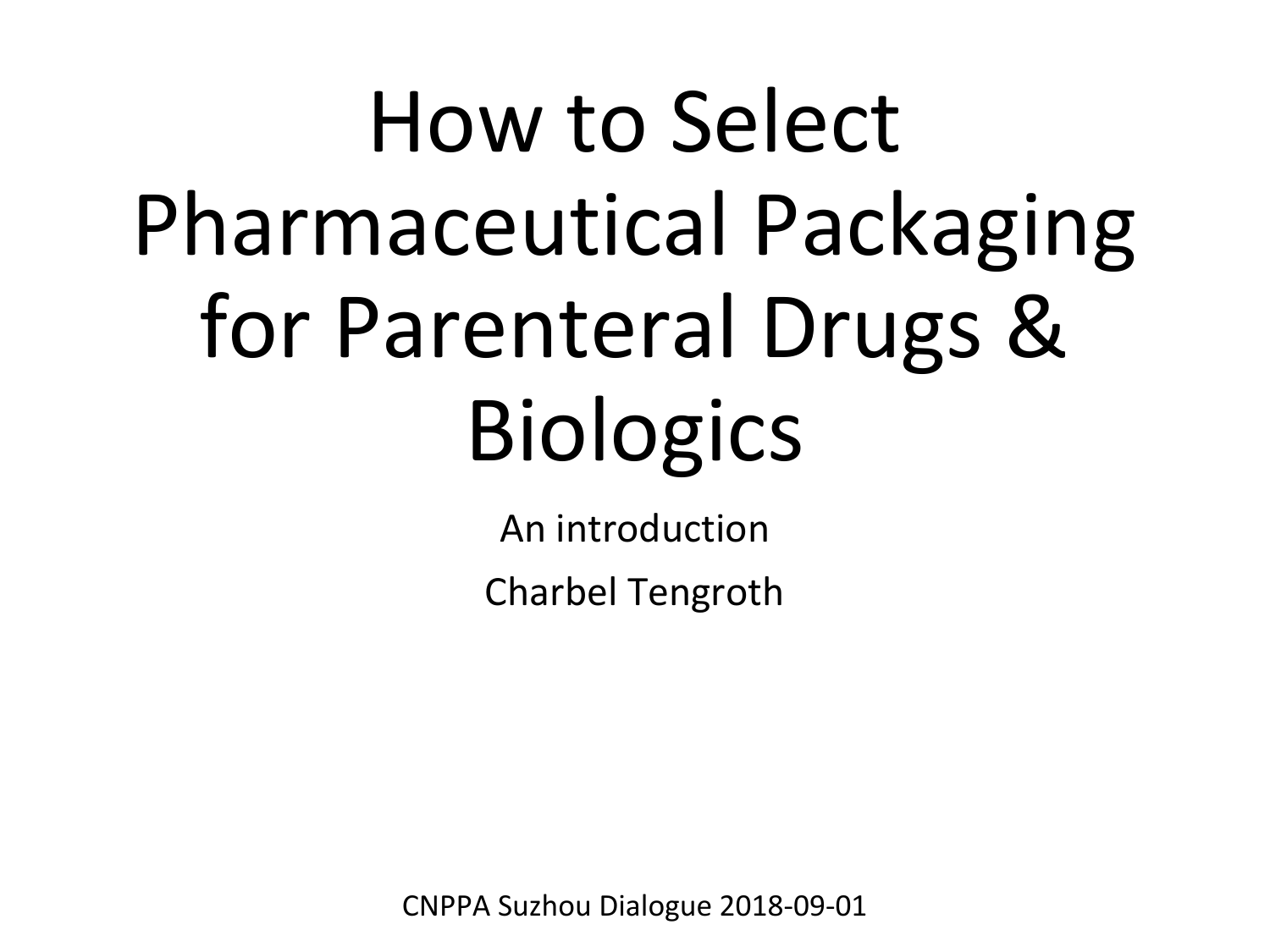# Outline

- Introduction to pharmaceutical packaging
- Primary packaging presentations for parenteral drugs: choices and selection criteria
- Common primary packaging issues
- Introduction to injection devices and impact on primary packaging
- Summary and questions/discussion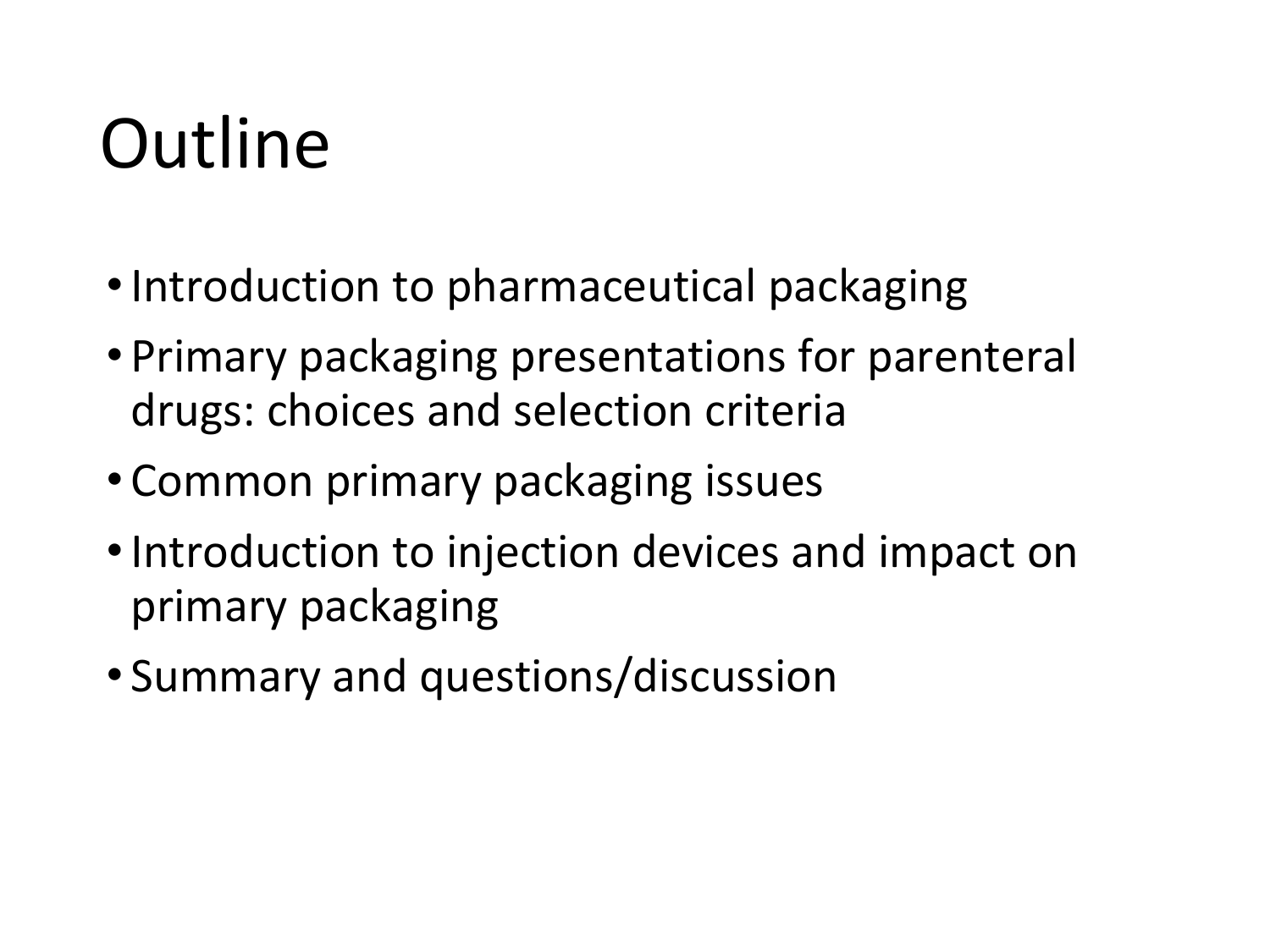### Pharmaceutical packaging

- Considered part of the drug product: therefore generally subject to same regulations as drug (e.g. GMP)
- Purpose of packaging is to preserve the stability and quality of medicinal products, and to protect them against all forms of spoilage and tampering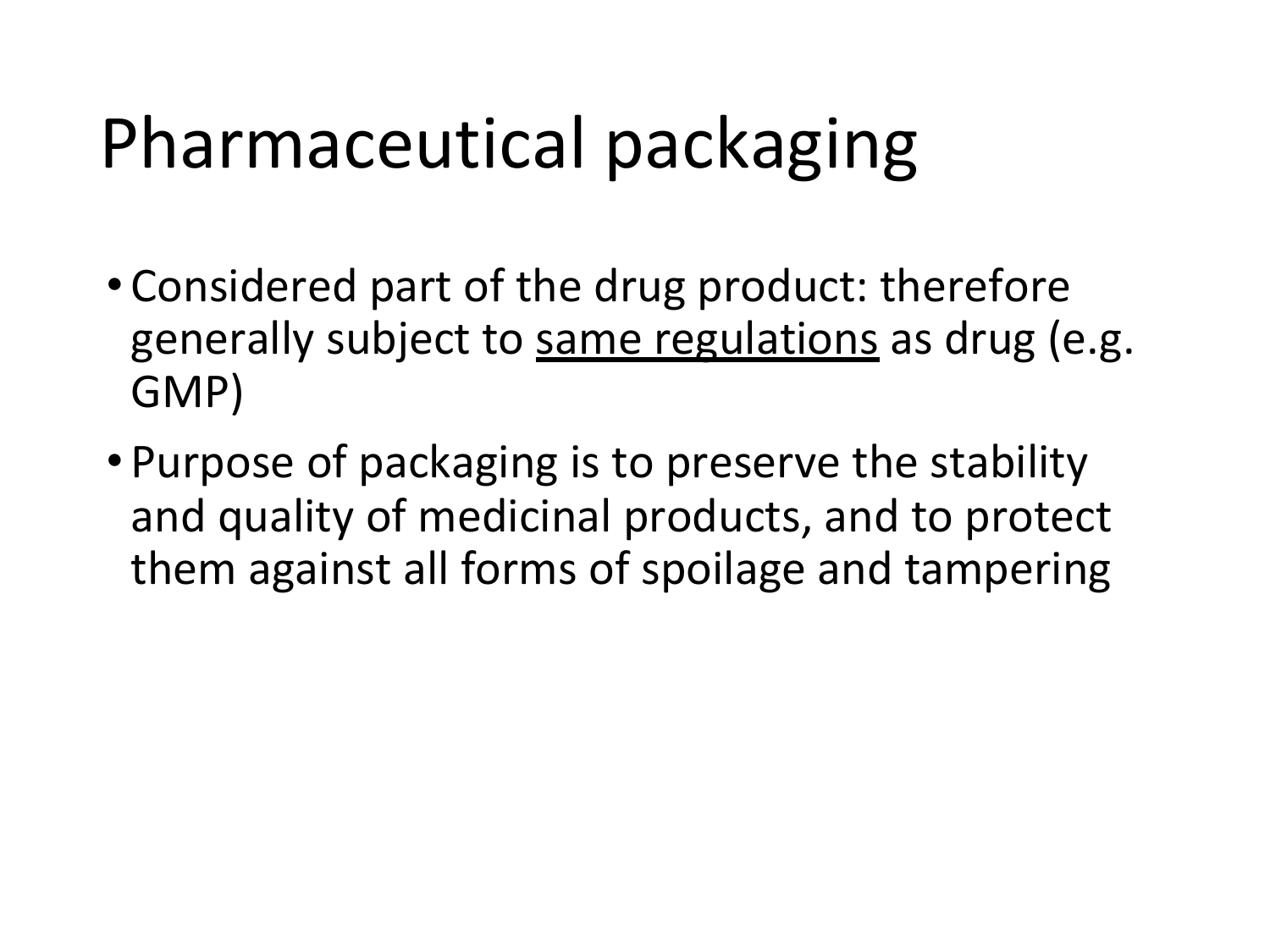# Pharmaceutical packaging

- Pharmaceutical packaging may consist of Primary Packaging, Secondary (Tertiary) Packaging, and Label and must:
	- Protect against all adverse external influences that can alter the properties of the product, e.g. moisture, light, oxygen and temperature variations;
	- Protect against biological contamination
	- Protect against physical damage
	- Carry the correct information and identification of the product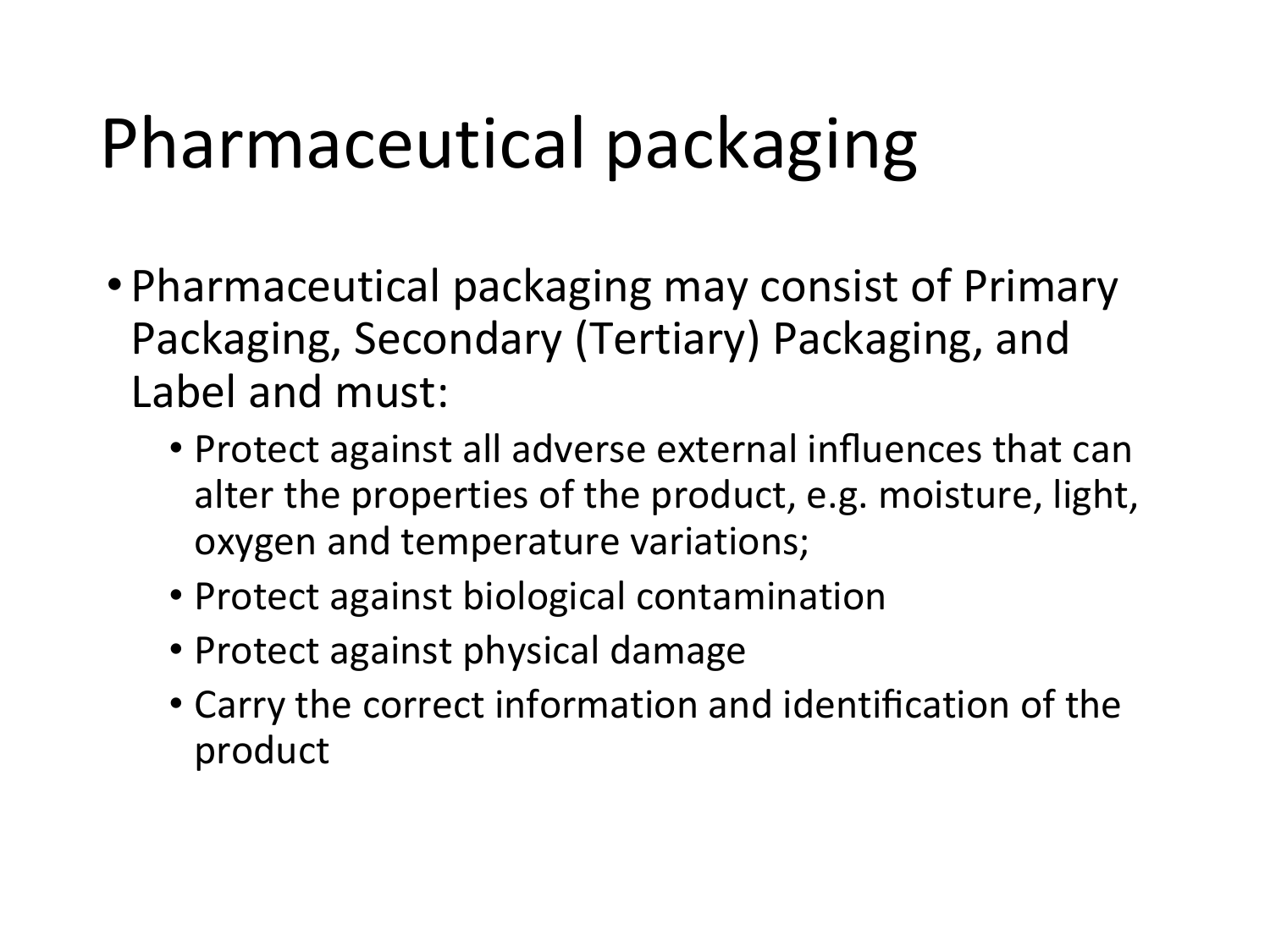# Pharmaceutical packaging

- Primary packaging components are in direct contact with the drug: must demonstrate compatibility:
	- The packaging itself does not have an adverse effect on the product (e.g. through chemical reactions, leaching of packaging materials or absorption)
	- The product does not have an adverse effect on the packaging, changing its properties or affecting its protective function
- Compatibility must be demonstrated through intended shelf life of the product (through acc. & real-time stability studies)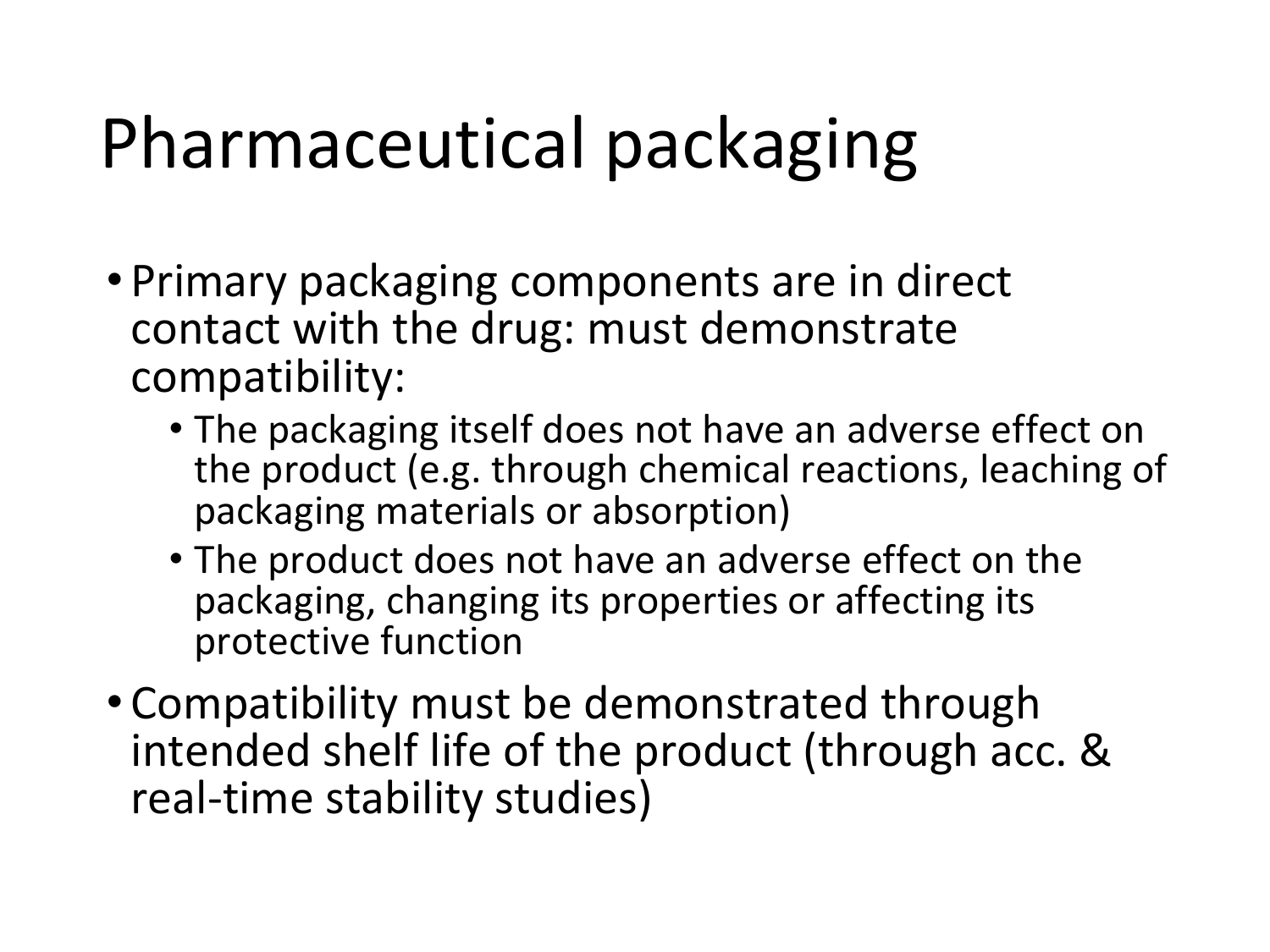# Parenteral drugs / Biologics

- Parenteral drugs are intended for injection
	- Intra-muscular
	- Intra-veneous (infusion)
	- Sub-cutaneous
- Many presentations
	- Bags
	- Vials
	- Syringes (luer fitting or staked needle)
	- Cartridges
	- Glass ampoules
- Dosage forms
	- Liquid for injection
	- Lyophilized powder (to use with diluent before administering)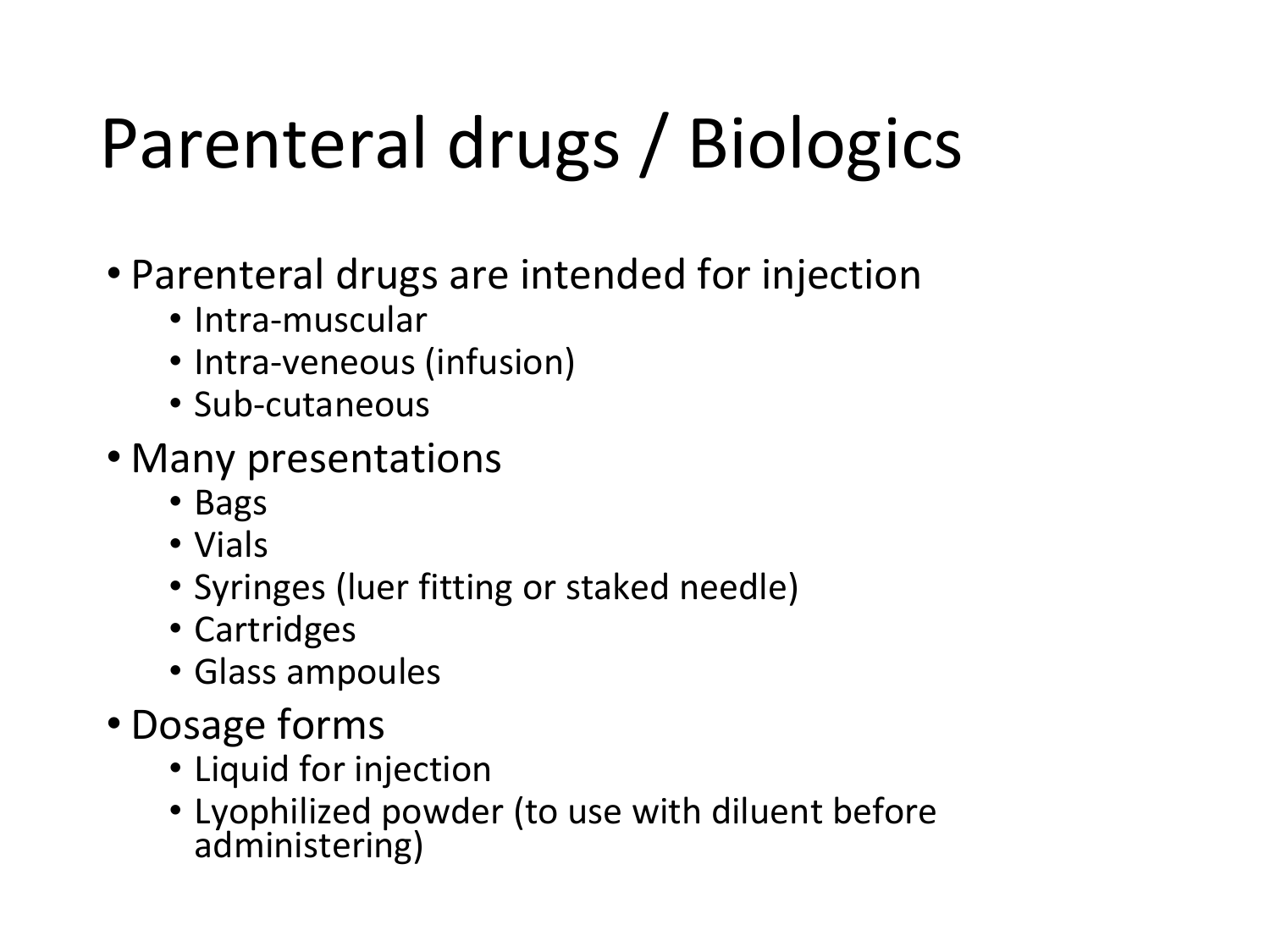### General considerations for parenteral drug primary packaging

- Maintain sterility
	- Sterilized components
	- Aseptic filling/process
	- Hermetically sealed
- Particle free
	- Foreign matter
	- Aggregates / degraded product
	- Glass lamellae / rubber
- Inspectable
	- Transparent material
	- Label
	- Device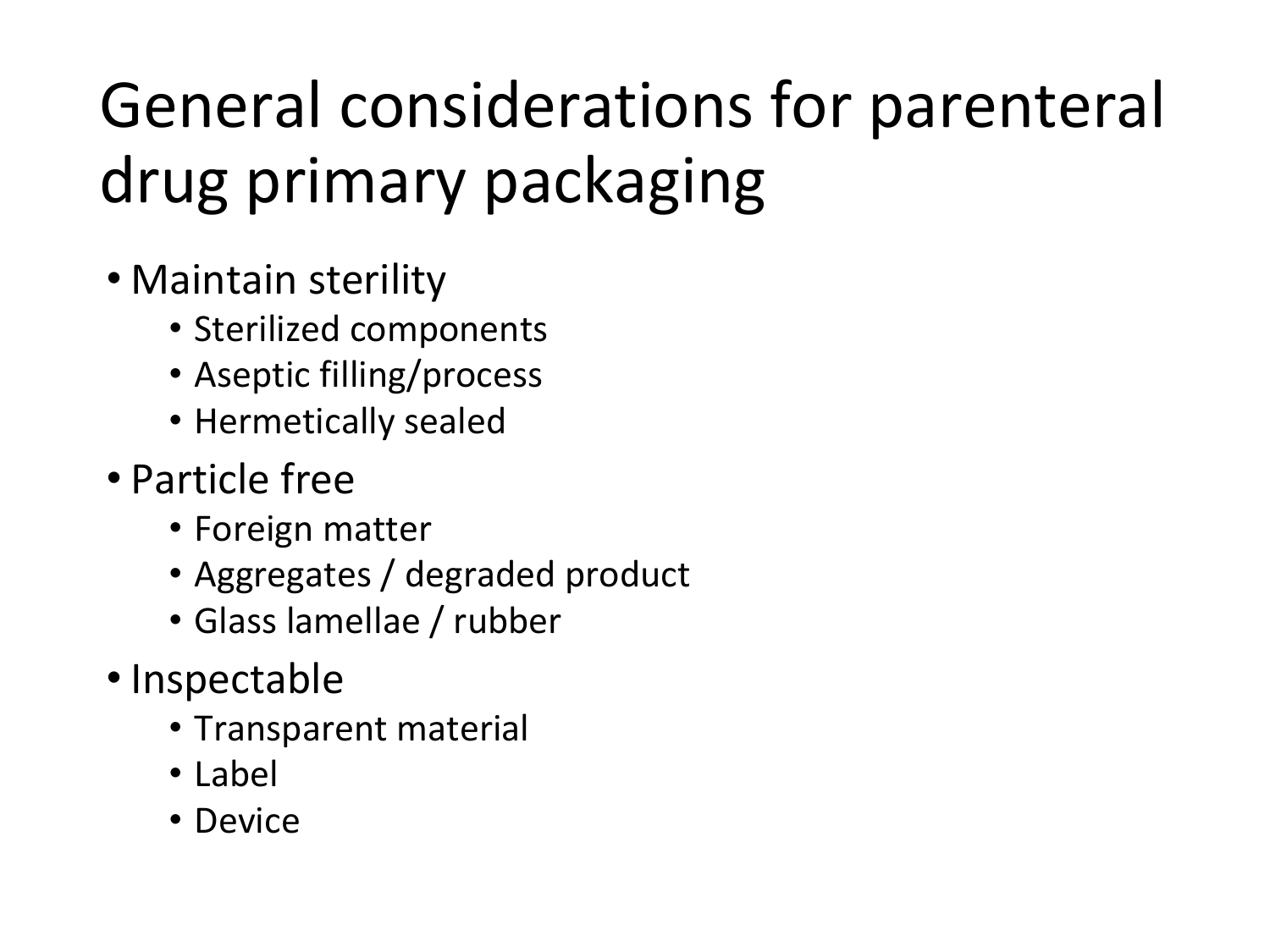### Consider the three P's

- Product
	- Specific requirements, e.g. inert
- Process
	- Existing manufacturing lines
	- Low-waste process
- Patient
	- Needs, human factors
	- Setting for drug delivery (home, clinic, emergency)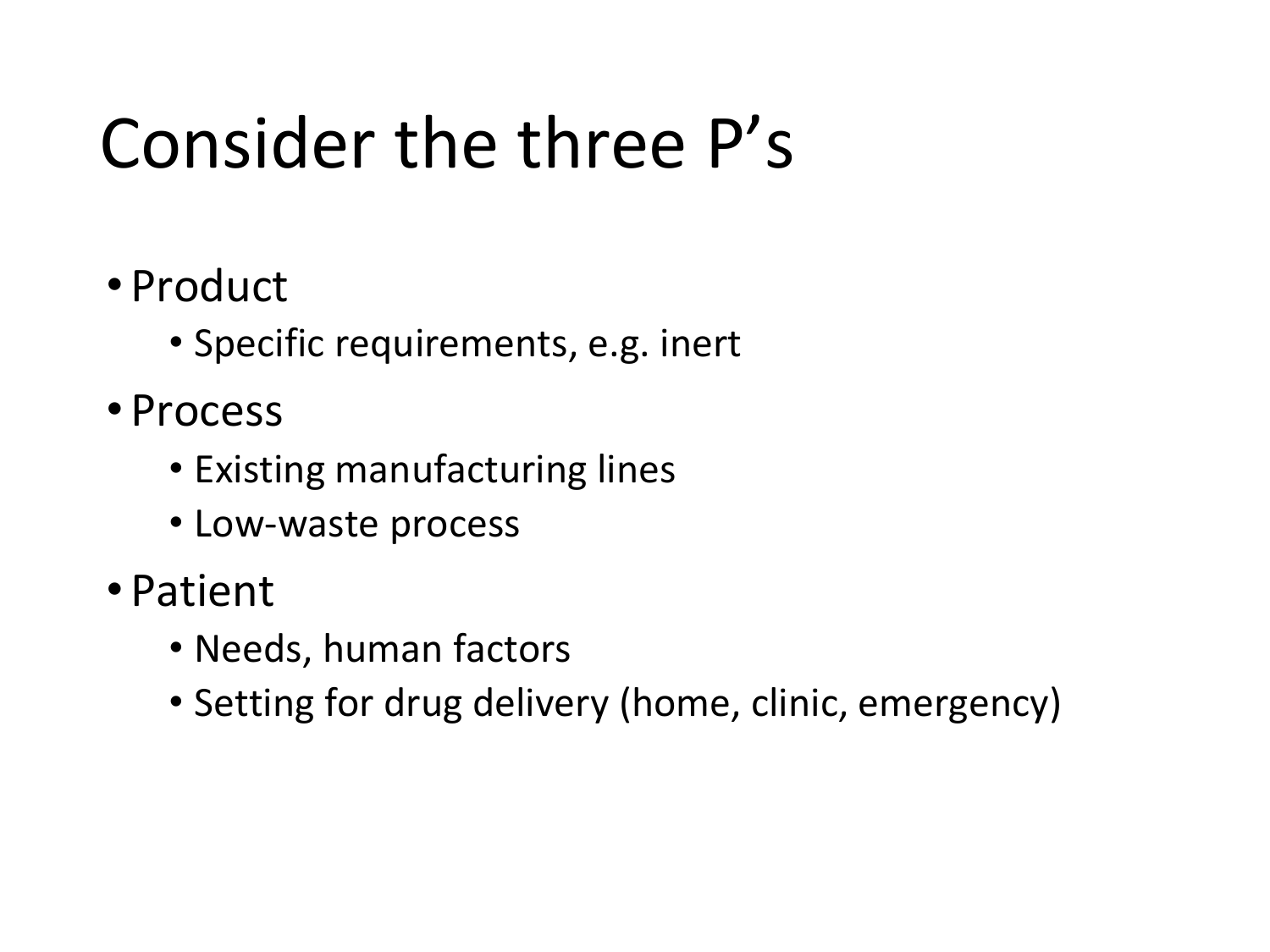### Selection criteria

| <b>Concern</b>            | <b>Glass</b><br>vial | <b>Plastic</b><br>vial | <b>Glass</b><br>syringe | Plastic<br>syringe | <b>DCC</b><br>glass | <b>DCC</b><br>plastic | <b>Ampoule</b> | <b>Cartridge</b><br>glass | <b>Cartridge</b><br>plastic | <b>Custom</b><br>glass | <b>Custom</b><br>plastic |
|---------------------------|----------------------|------------------------|-------------------------|--------------------|---------------------|-----------------------|----------------|---------------------------|-----------------------------|------------------------|--------------------------|
| Unstable<br>solution      |                      |                        |                         |                    |                     |                       |                |                           |                             |                        |                          |
| Multi-do<br>se            |                      |                        |                         |                    |                     |                       |                |                           |                             |                        |                          |
| Glass<br>delamina<br>tion |                      |                        |                         |                    |                     |                       |                |                           |                             | ļ.                     |                          |
| Home<br>use               |                      |                        |                         |                    |                     |                       |                |                           |                             |                        |                          |
| Metal<br>exposure         |                      |                        | $\cdot$                 | ?                  |                     |                       |                |                           |                             | ?                      | ?                        |
| $E$ & $L$                 |                      |                        |                         |                    |                     |                       |                |                           |                             |                        |                          |
| Gas<br>permeati<br>on     |                      |                        |                         |                    |                     |                       |                |                           |                             |                        |                          |
| Cost                      |                      |                        |                         |                    |                     |                       |                |                           |                             |                        |                          |
| Time                      |                      |                        |                         |                    |                     |                       |                |                           |                             |                        |                          |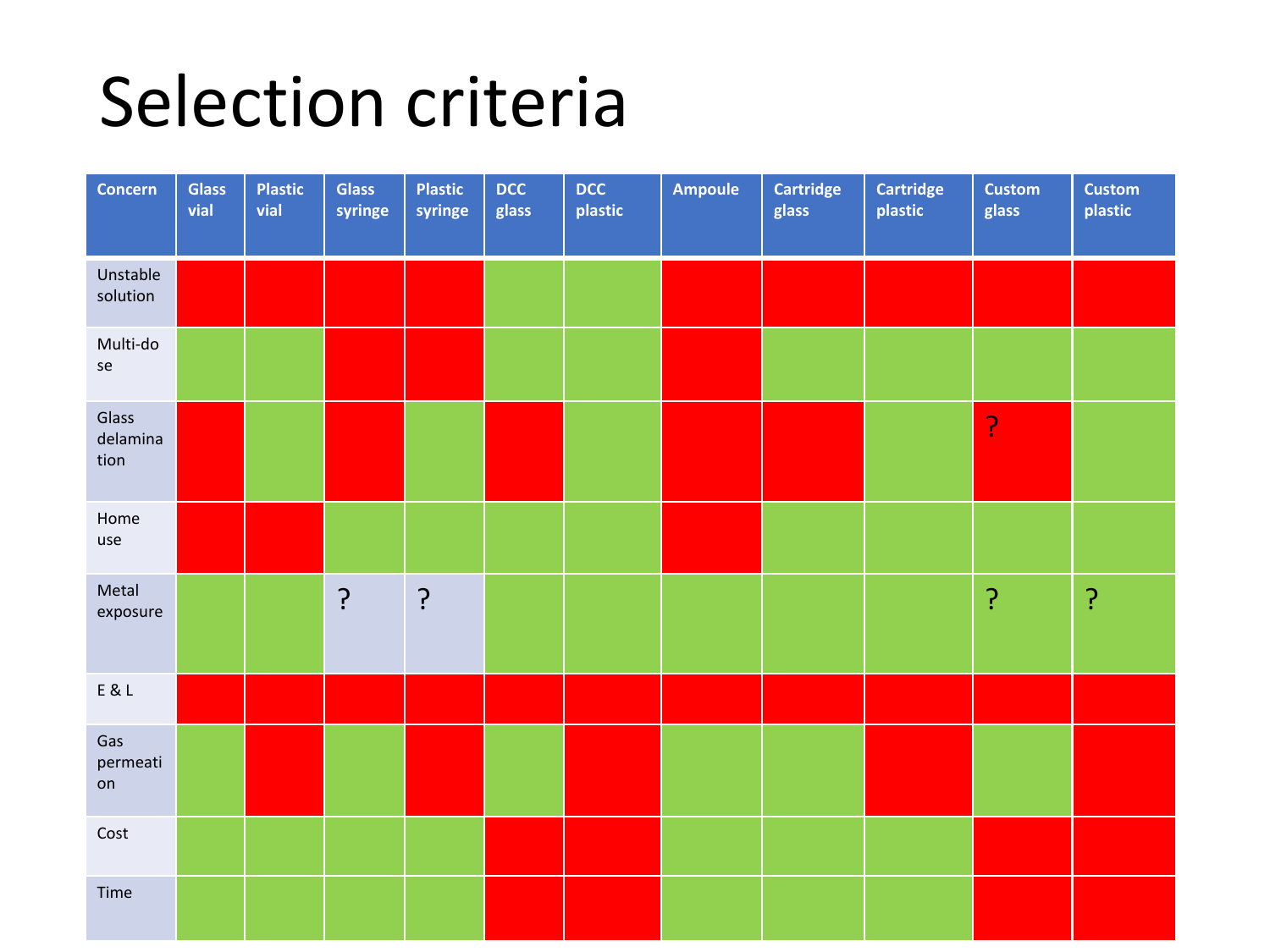### Product value impact

#### **Low value drug**

- Vials
- •Ampoules
- Bags
- Lyo powder, no co-packed diluent

#### **High value drug**

- Pre-fillable syringe
- •Infusion kits
- •Injection pens
- •Auto-injector

| <b>Cost of overfill</b> |                           |                        |                     |               |               |  |  |  |  |  |  |
|-------------------------|---------------------------|------------------------|---------------------|---------------|---------------|--|--|--|--|--|--|
| Injected<br>Volume      | <b>Overfill</b><br>Volume | Units sold<br>per year | At \$100/ml         | At \$50/ml    | At \$25/ml    |  |  |  |  |  |  |
| 0.5                     | 0.5                       | 100,000.00             | \$5,000,000         | \$2,500,000   | \$1,250,000   |  |  |  |  |  |  |
| 0.5                     | 0.5                       | 500,000.00             | \$25,000,000        | \$12,500,000  | \$6,250,000   |  |  |  |  |  |  |
| 0.5                     | 0.5                       | 1,000,000.00           | \$50,000,000        | \$25,000,000  | \$12,500,000  |  |  |  |  |  |  |
| 0.5                     | 0.5                       | 2,000,000.00           | \$100,000,000       | \$50,000,000  | \$25,000,000  |  |  |  |  |  |  |
| 0.5                     | 0.5                       | 20,000,000.00          | \$<br>1,000,000,000 | \$500,000,000 | \$250,000,000 |  |  |  |  |  |  |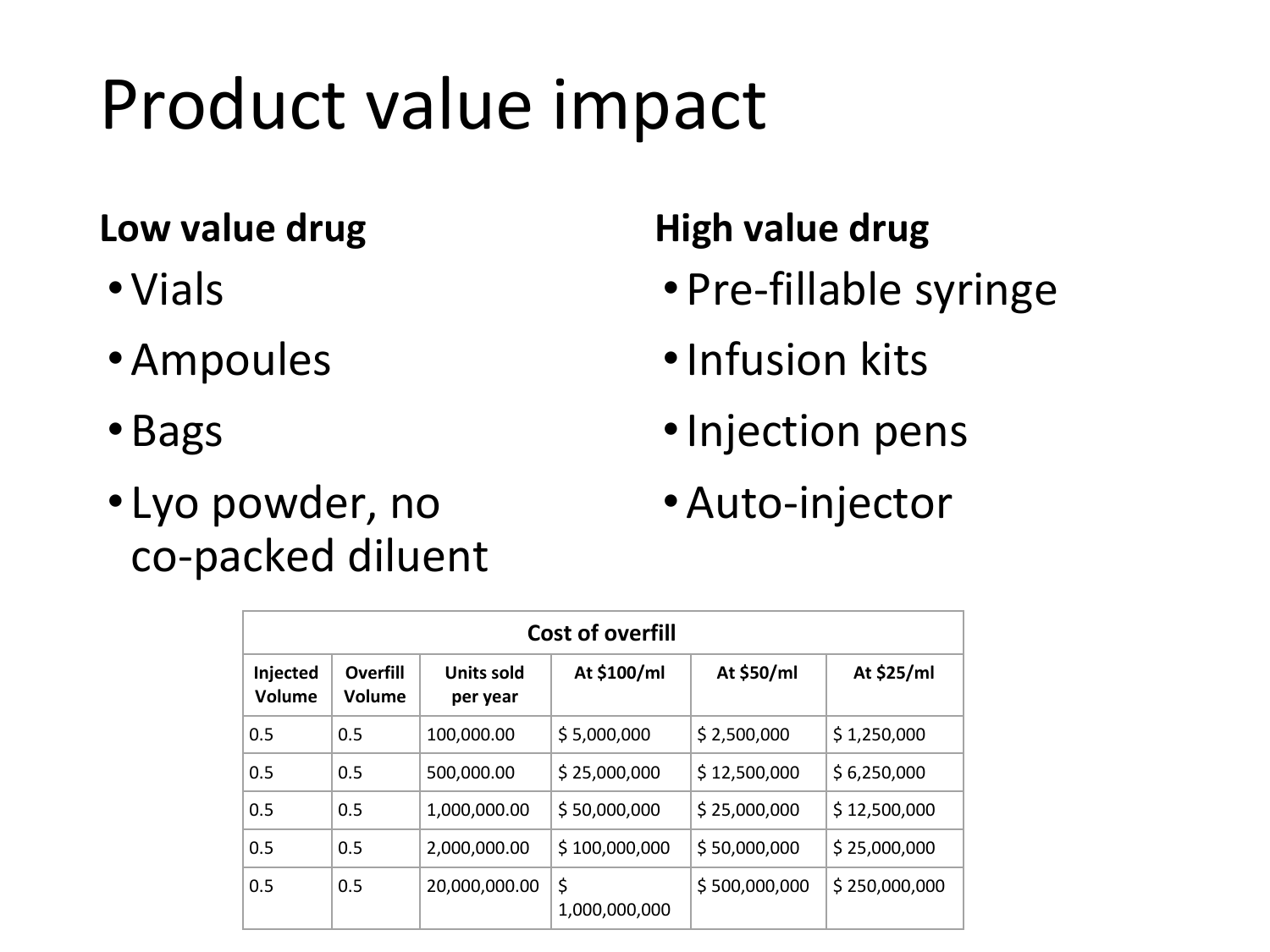# Use considerations

#### **Frequent dosing (eg daily)**

- Multi-dose, multi-use cartridge/pen with luer fitted needle
- •(Multi-dose) vial with single use syringes
- Pre-filled syringe (no device)

#### **Non-frequent dosing (weekly or reactive)**

- •Ampoules
- Multi- or single dose auto-injector
- Pre-filled syringe (staked needle)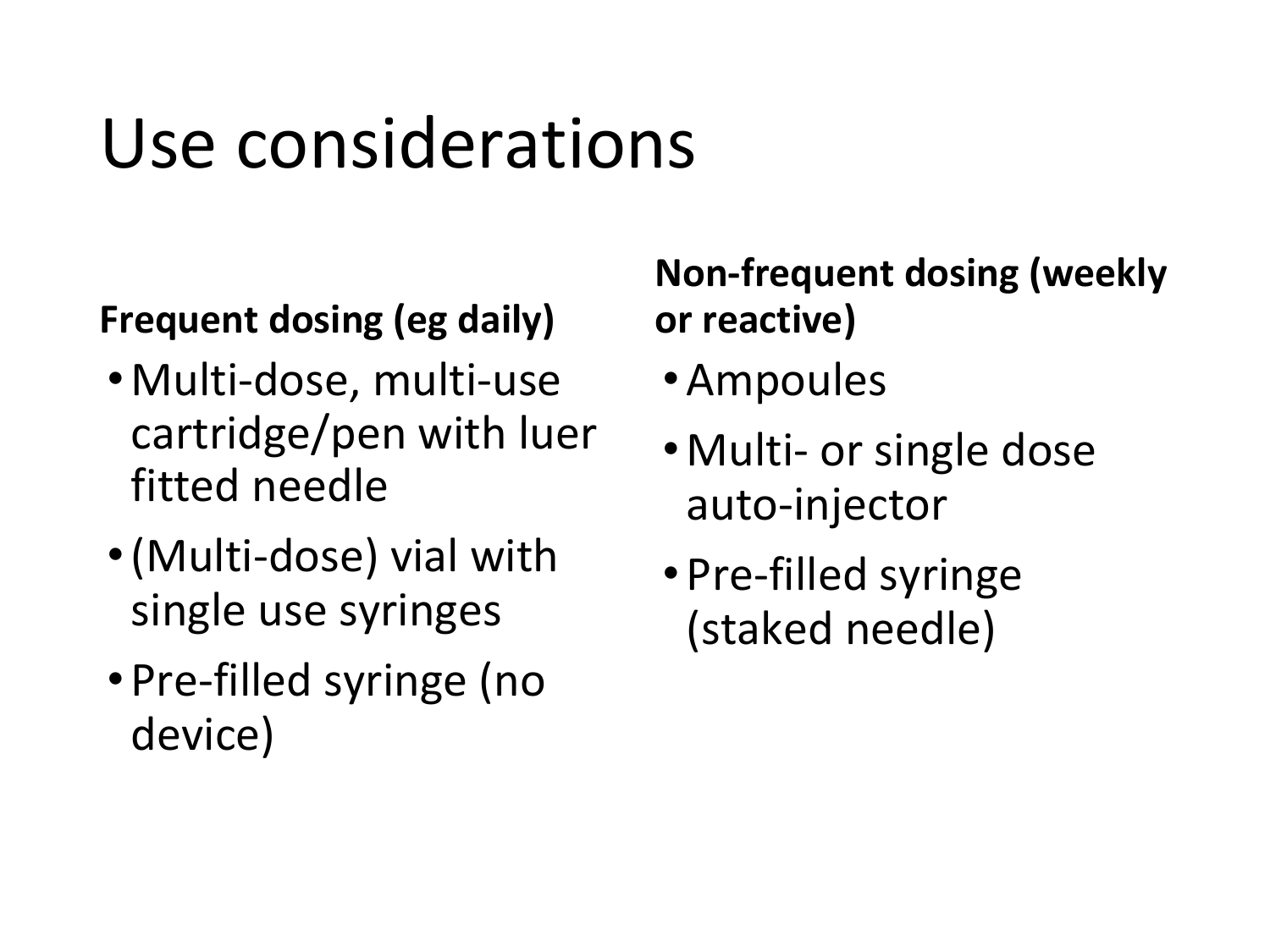# Common issues with Primary packaging

- Extractables / leachables: rubber closure leaches harmful compounds or affects stability of drug
- Incompatible components causes issues with container closure integrity (during filling process or during shelf life)
- Silicone: excess silicone causes particle formation. Too little, or interaction with content causes difficulty to inject (syringes or cartridges)
- Glass: leaching chemicals (alkali metals) destabilizing drug. High-pH formulation causing pitting of glass and formation of glass particles / lamellae
- Insufficient washing / depyrogenization causes foreign matter in drug
- Insufficient sterilization causes biological contaminant
- Metal (tungsten) contamination from needle hub in syringe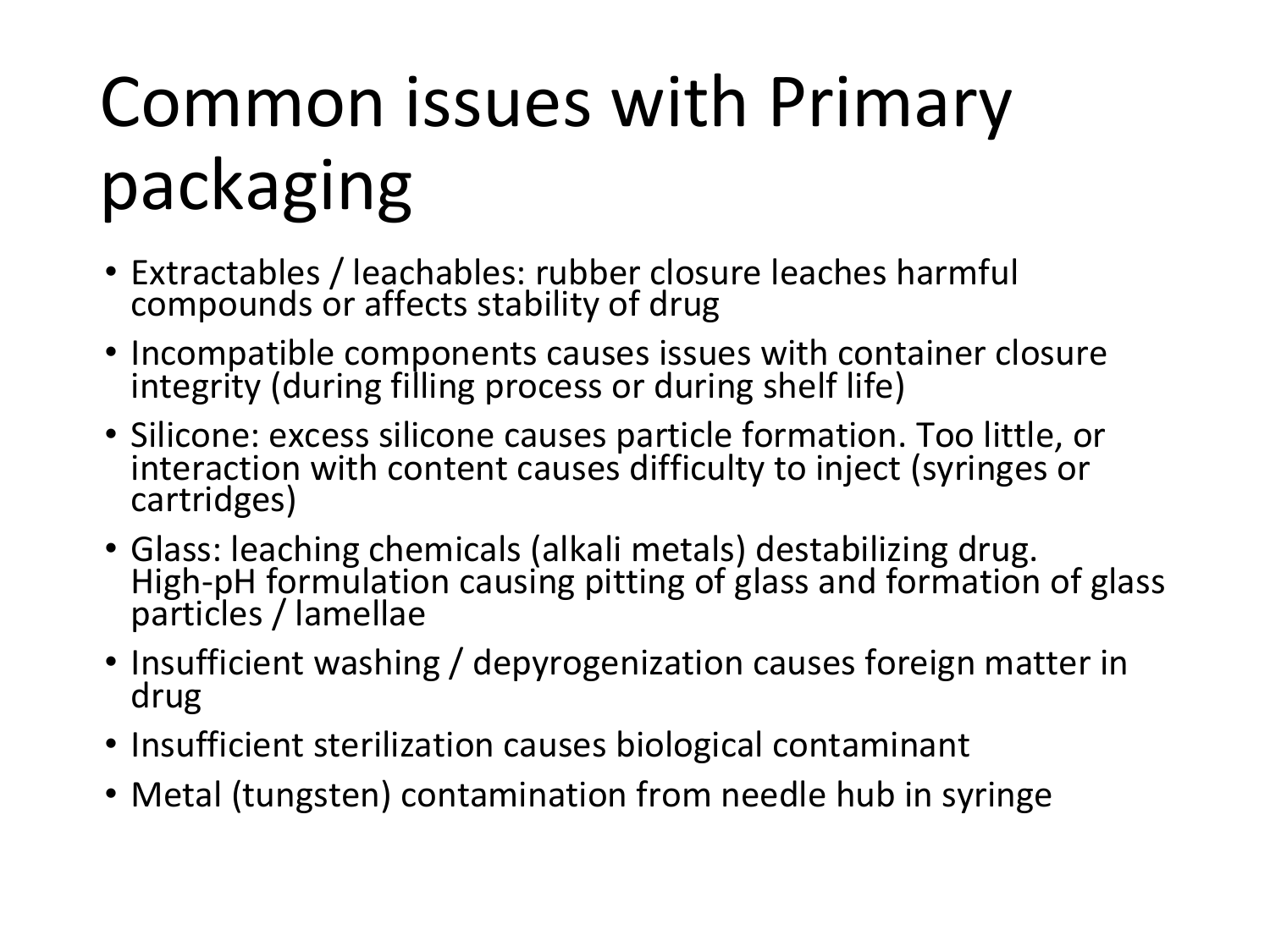# How to handle risk with packaging?

- Start early!
	- Selection of primary packaging components must be done as part of pharmaceutical formulation development
- Be thorough!
	- Study market-specific regulations
	- Generate stability data early (part of development)
	- Don't wait to do E&L study
- Be smart!
	- Think strategic
	- Re-use selection for family of drugs/formulations
	- Work with supplier (long lead time components)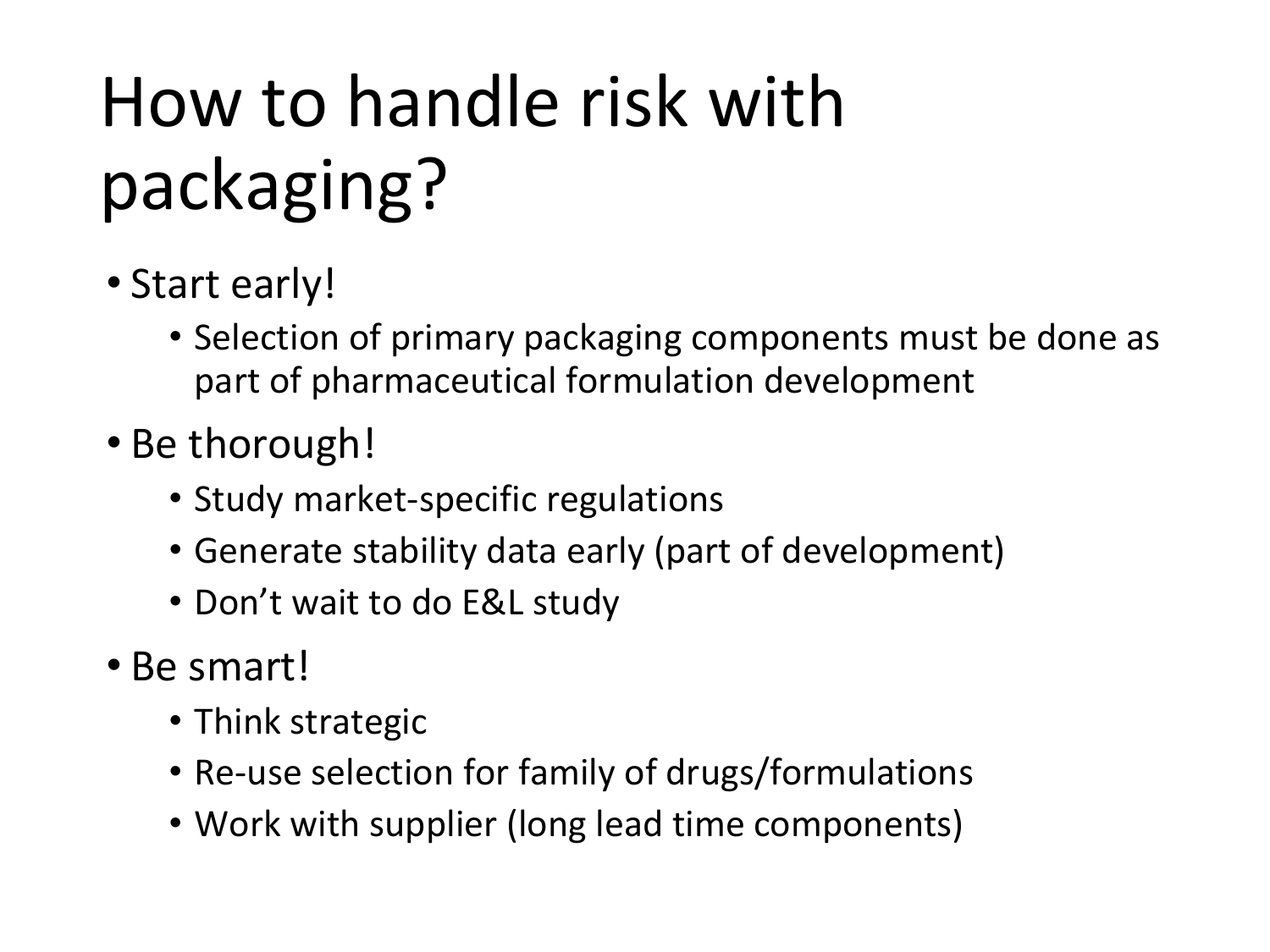## Injection devices

- Injection pen
	- Multi- or single use
	- **Cartridge**
	- Uses pen needle
	- Multiple doses, fixed or variable
	- User pushes on the plunger to inject
	- Uses ISO standard cartridges
- Auto-injector
	- Multi- or single use
	- ISO standard Cartridge or pre-filled syringe
	- Pen needle or staked needle
	- Multiple or single dose, fixed or variable
	- Automated injection
	- Often uses automated safety features to protect needle
- On body injector
	- Large dose / long injection time / frequent dosing (insulin pump)
	- Automated features
	- **Communicating**





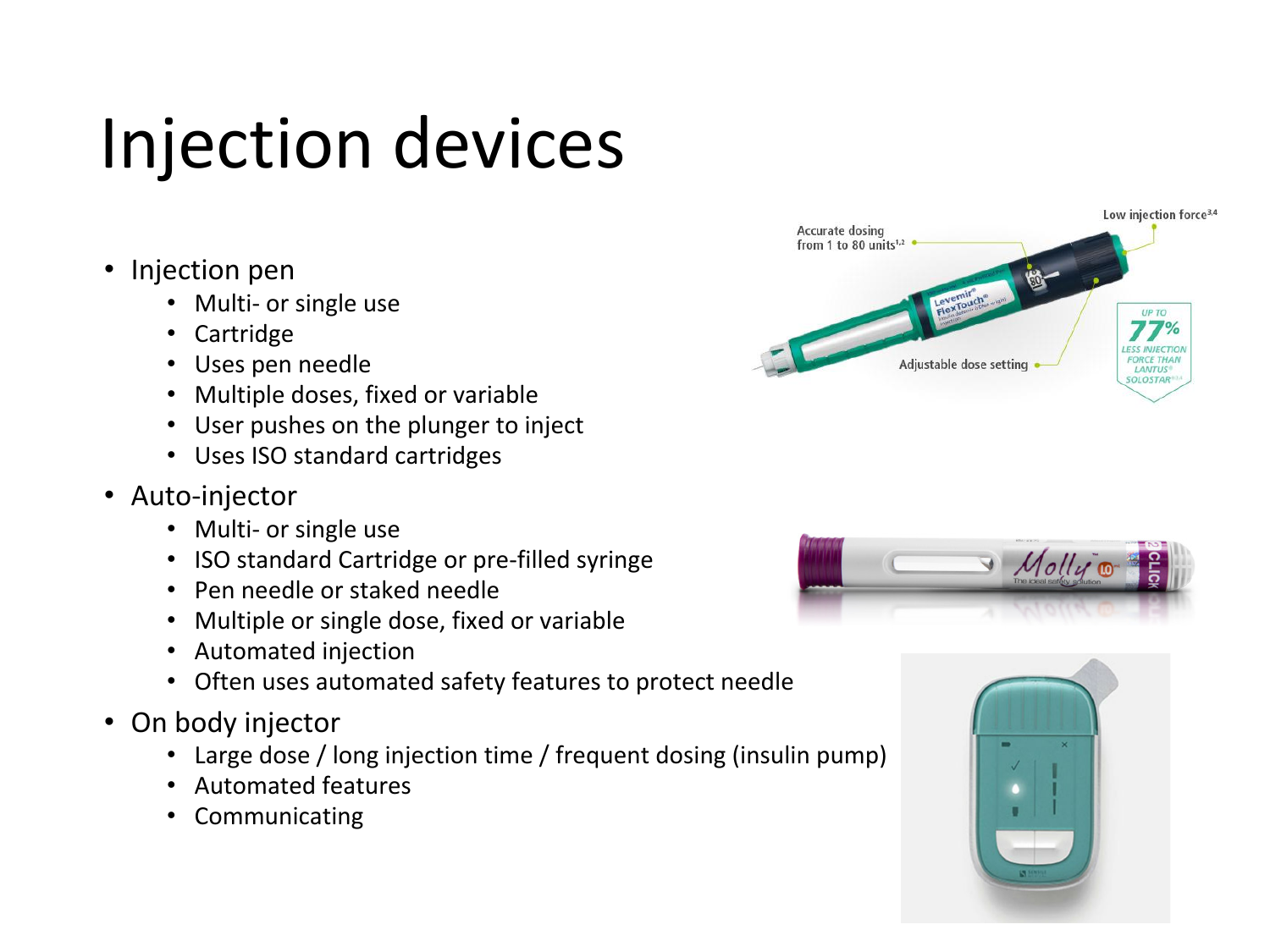# Growth driving factors of injection device market

- •Diabetes: most people suffering from diabetes are not treated
	- New therapies under development (less frequent dosing)
- •Allergy: Epinephrin injection devices a very large market and growing
	- Epipen an aging design, market ripe for disruptive change
- New therapies (mostly) based on biologic drugs
- Biosimilar drugs Device typically chosen to mimic functions of innovator product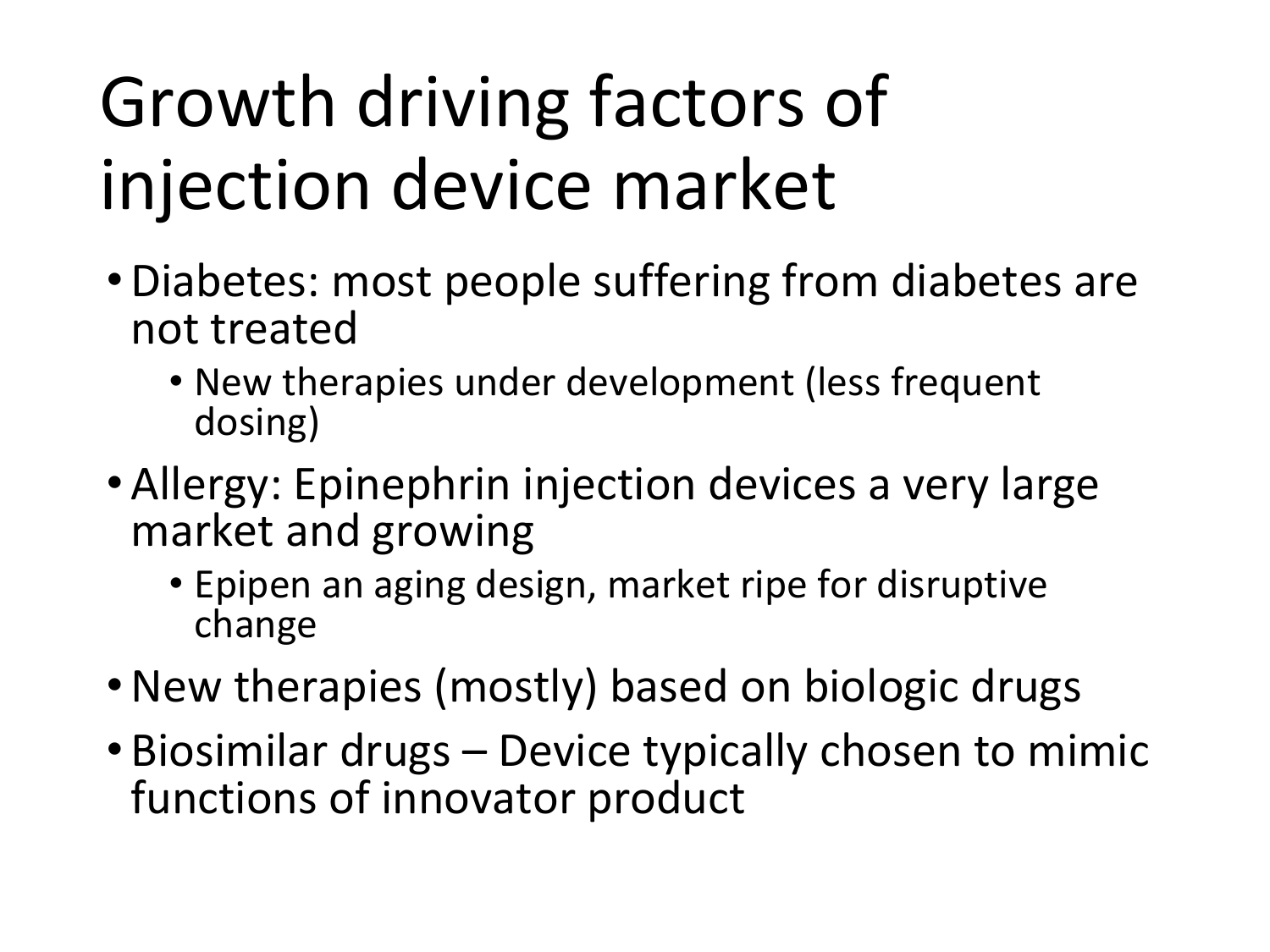# Primary packaging considerations for device products

- Siliconization process crucial for device performance
- Points of contact between primary package and device defined and controlled
	- Neck / shoulder
	- Syringe flange
	- Distance support point and needle point (will determine injection depth)
- •Annealing and glass forming process impact strength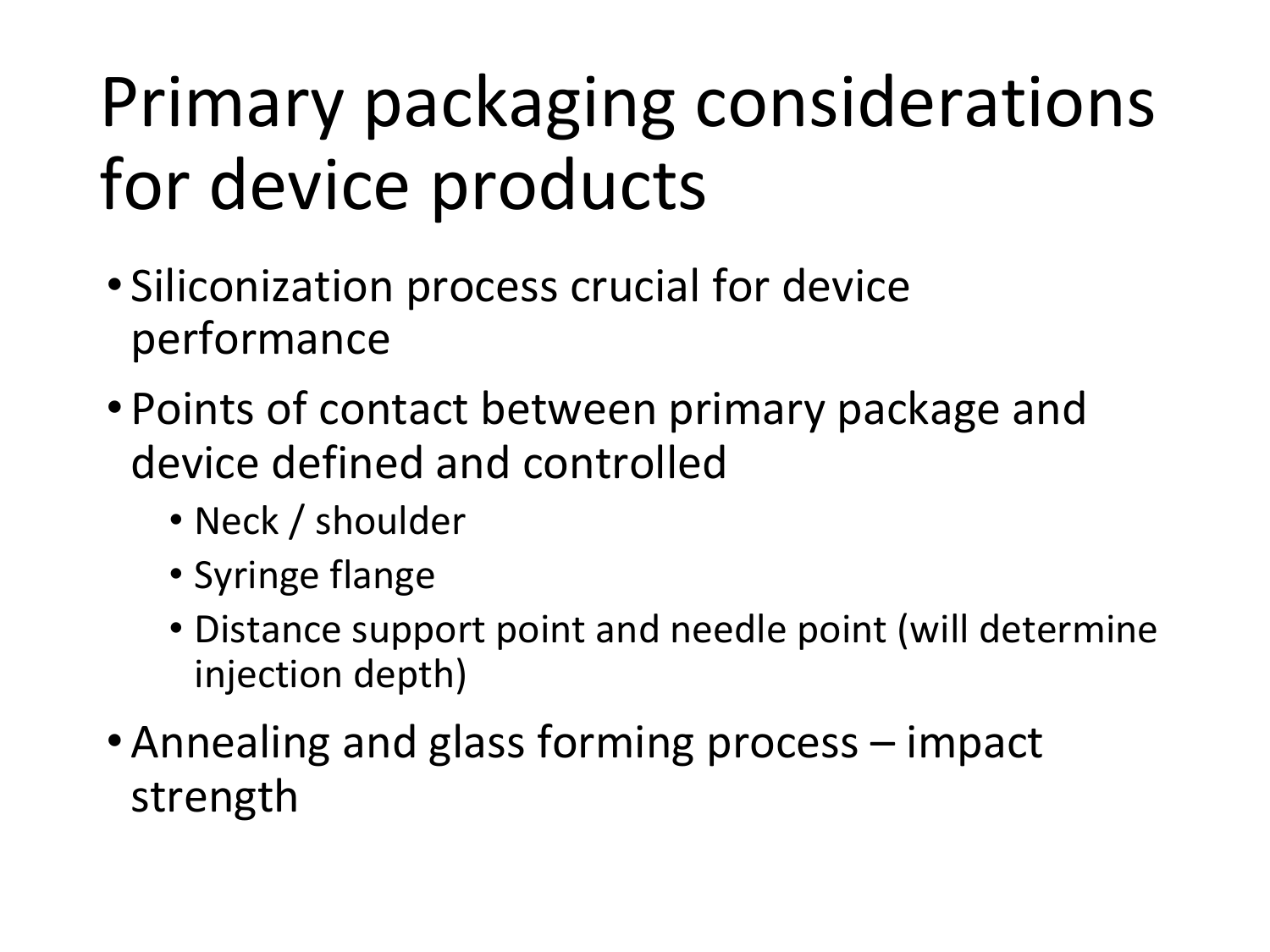### Case study – Primary Packaging selection

- •Drug is a mAb in a liquid stable formulation
- •Oncology indication
- •Intended for sub-cutaneous injection in clinic, or by caregiver
- Promising early clinical results
- High-value drug
	- Precise dosing required
- Phase 1 clinical trial completed
- Project ready to prepare for Phase 2 clinical manufacturing
- 1 ml long ISO standard syringe preferred by selected filling site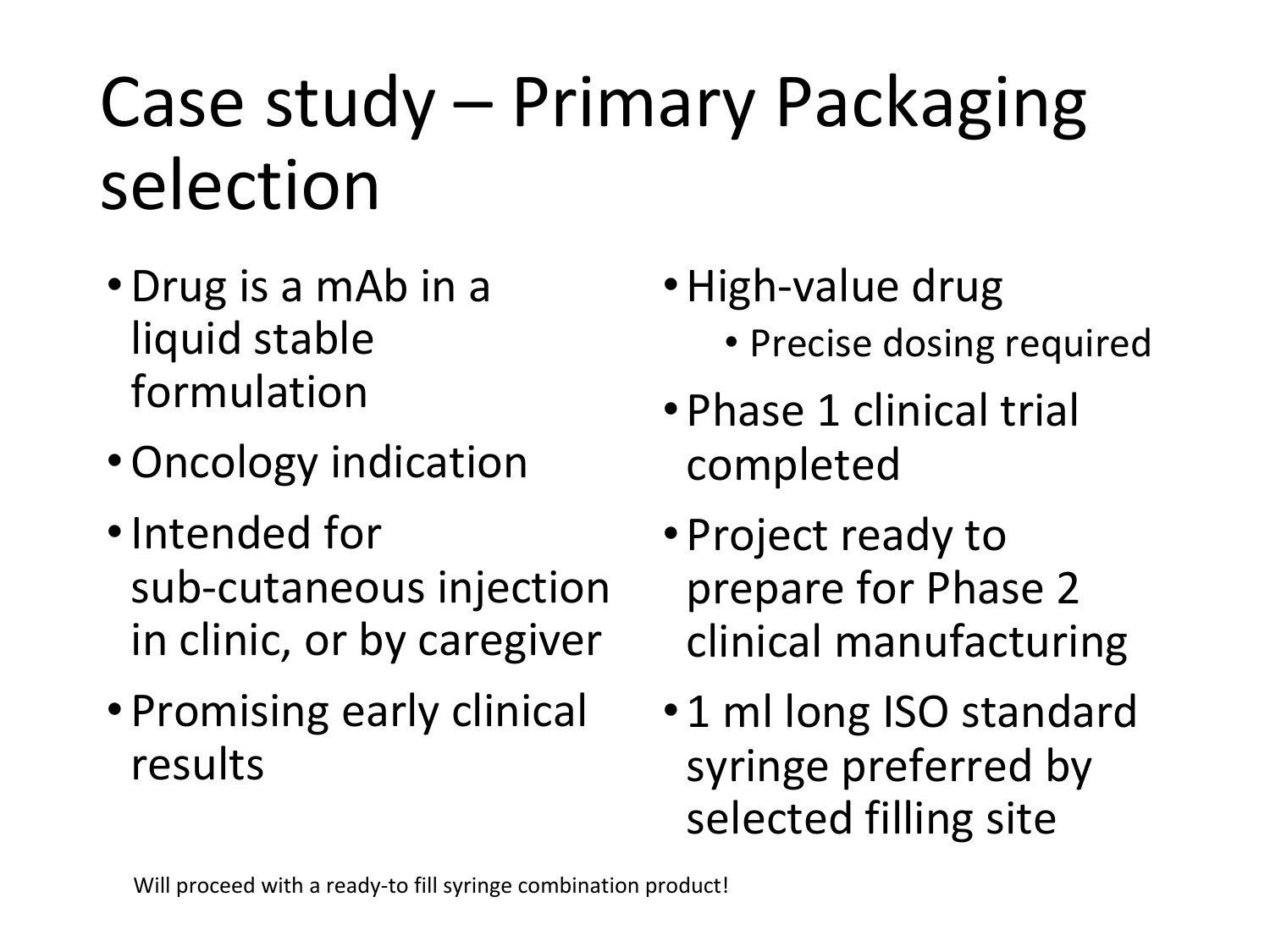# Packaging selection – Early steps

#### **Internal activities**

- Start combination product development activities
	- Design & Development plan
	- User and Product req spec
	- Risk management activities
- Clinical manufacturing plan
	- Coordinate with packaging component deliveries for early stability screening studies
- Packaging compatibility study plan

#### **External activities**

- Prior knowledge search
	- Similar products / formulations
	- Patient / user needs through formative HF studies
	- Regulatory reqs
- Contact suppliers
	- Product offerings
	- Quality audits
	- Supply assurance and lead times, etc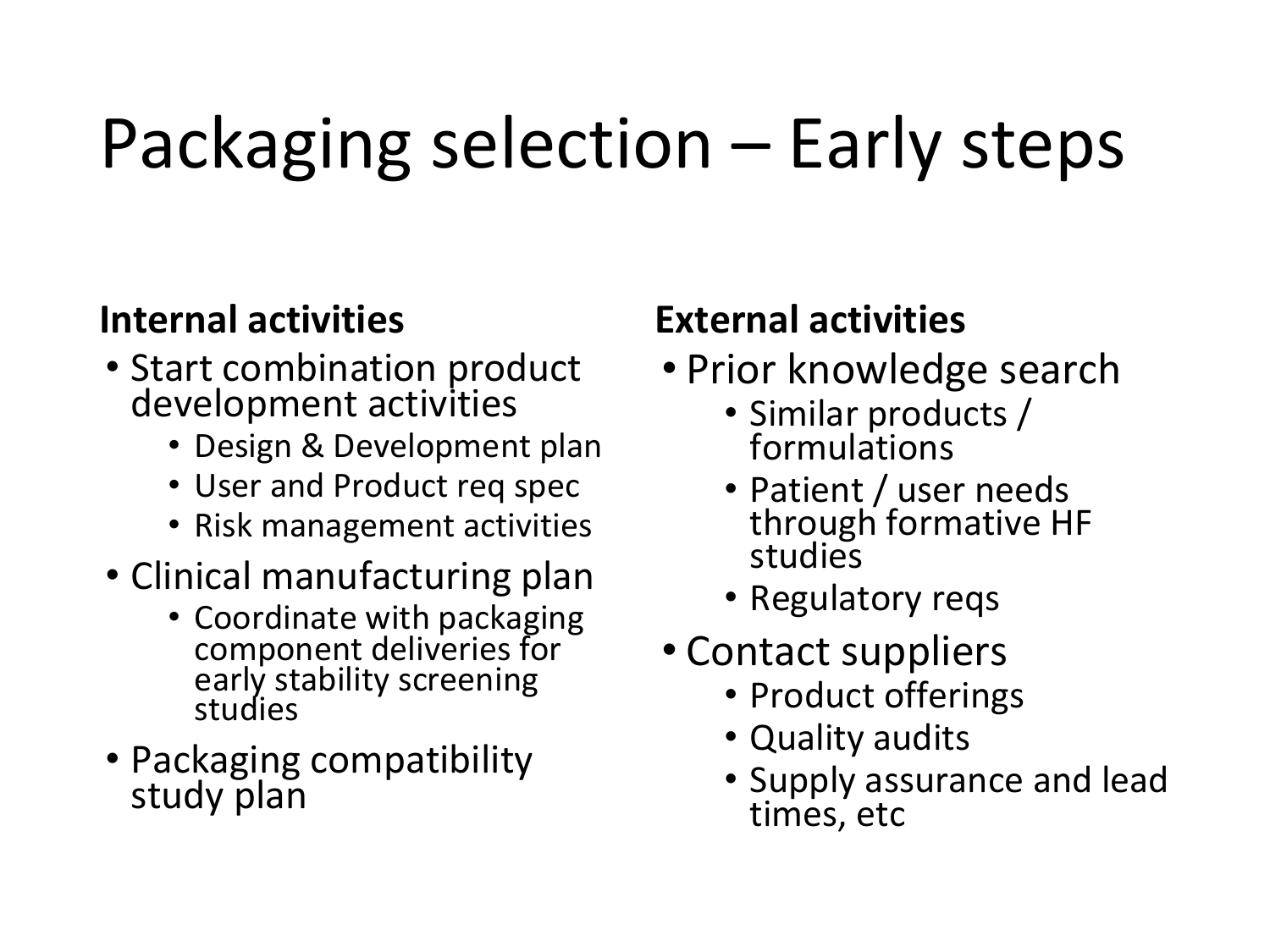# Packaging selection – continued work

- Continue work following Design Control guidelines (DHF, RM, etc)
- Evaluate product comp screening studies
- Primary pack candidate selection (likely primary and back-up)
- Start E&L work
- Stability studies
- Requires dialogue with packaging component suppliers
	- Formulation: pH, surface active excipients, ionic strength, etc
	- Physical properties (extrusion forces)
	- Known leachates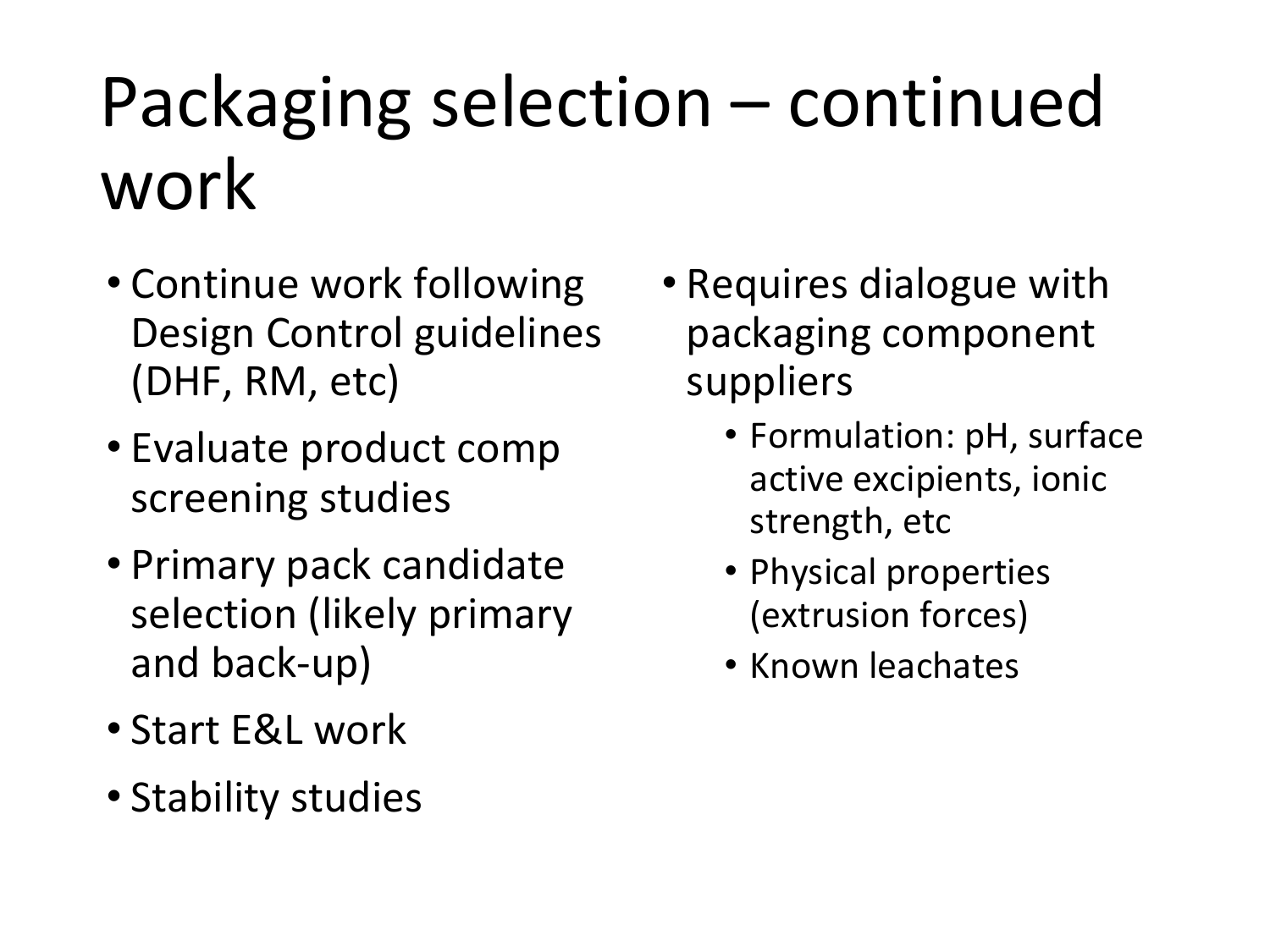# Packaging selection – Closing out

- Finalize accelerated stability study
- Continued real-time stab studies
- Finalize design verification
- Close out E&L work final selection of commercial packaging
- Plan for validation of combination product
- Plan for closing of DHF
- Timing for this is Drug Product process validation / Phase 3 clinical manufacture
	- Some work may have to carry on towards launch
- Do not want to risk Phase 3 clin manufacture